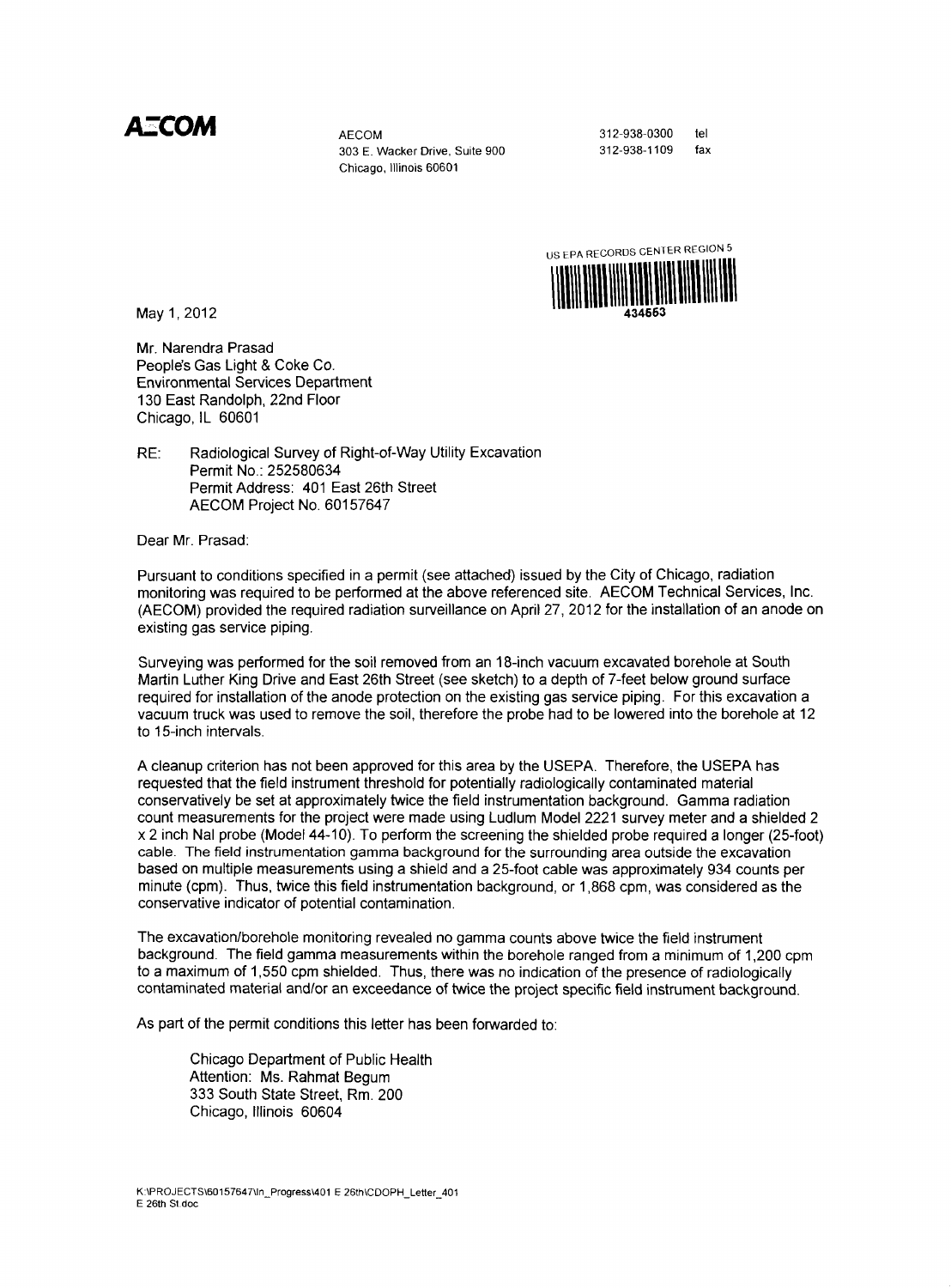Radiological Survey of Right-of-Way Utility Excavation Permit No: 252580634 Page 2

Please contact us with any questions you have regarding this letter or the reported results.

Regards,

Jackus J Rowe

kf Kowden

Joshua J. Rowe Steven C. Kornder, Ph.D.<br>
Project Scientist II Senior Project Geoscientis Senior Project Geoscientist

cc: Rahmat Begum, Chicago Department of Public Health Verneta Simon, USEPA

Attachments: Permit **Sketch**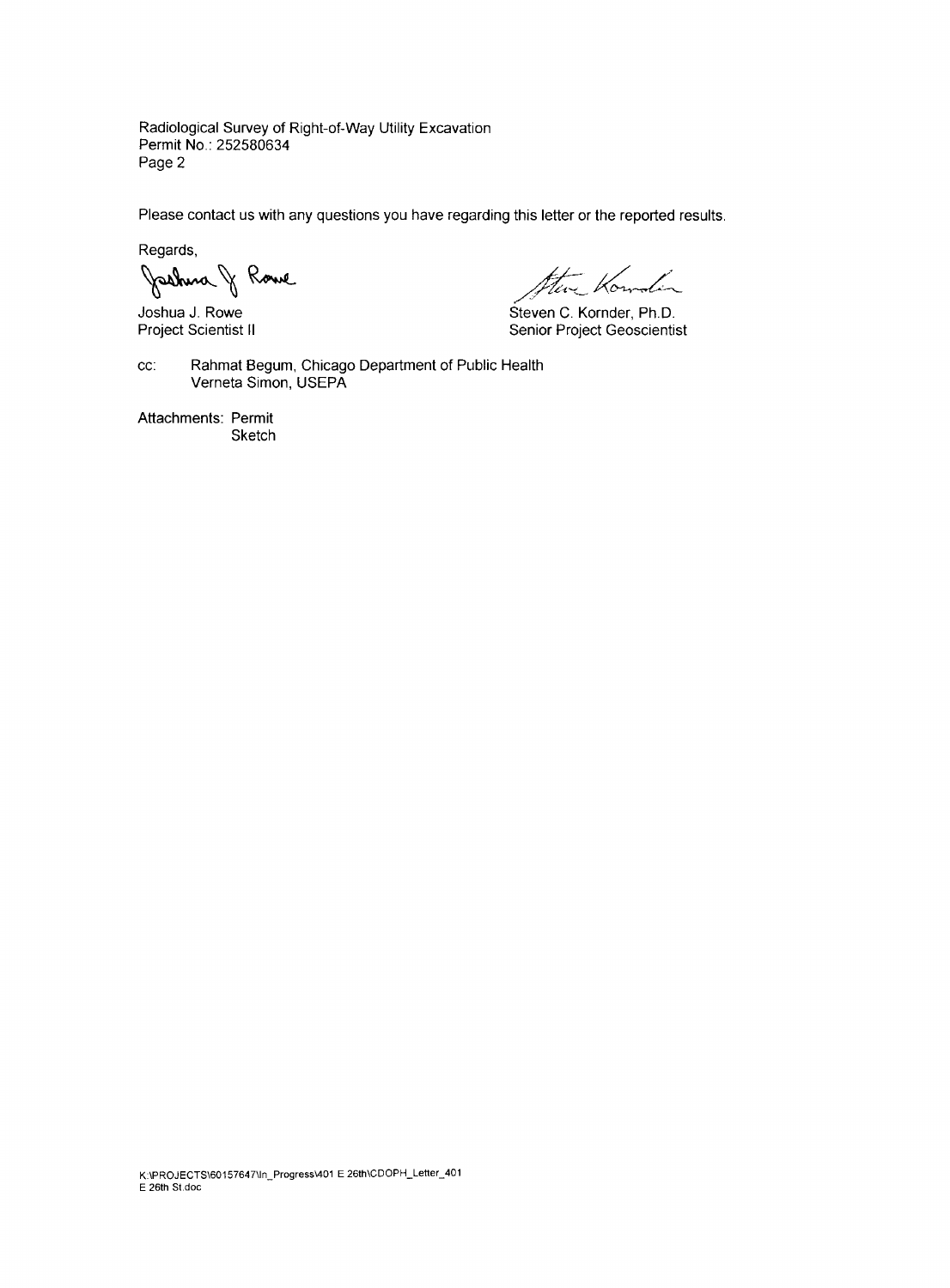

## DEPARTMENT OF PUBLIC HEALTH

## CITY OF CHICAGO

## FORM NO. CDPH.ROW.03

Notice is hereby given that the site you have requested a pennit for is recorded with the City of Chicago Department of Public Health (CDPH) as potentially having environmental contamination on the site and adjacent right-of way. This environmental contamination could present a threat to human health and safety in connection with work performed at the site, or in the adjacent right-of-way, if proper safeguards are not employed.

A file containing detailed information regarding the aforementioned environmental contamination is available for review at CDPH at 33 N. LaSalle St., Suite LL-120, Chicago, Illinois 60602 during normal business hours (8:30AM-4:30PM, Monday through Friday). Contact (312)744-3152 for an appointment. This file must be reviewed and the remainder of this form completed before the permit can be issued if the ground is exposed or excavated. Please note that for some locations, additional health and safety procedures may be required by law.

## Please complete the following:

I have reviewed and understand the documents, maintained by CDPH, regarding environmental contamination of the site and adjacent right-ofway. Further, I will ensure that all work at the subject site and adjacent right-of-way, and any monitoring required including but not limited to radiation monitoring, will be perfonned in a manner that is protective of human health and the environment and in compliance with all applicable local, state, and federal laws, rules, and regulations, especially those pertaining to worker safety and waste management. 1 will ensure that the results of any radiation monitoring and/or surveying conducted shall be provided to the CDPH and the United States Environmental Protection Agency within two (2) weeks of their completion. If any elevated levels of radioactive material are detected, 1 will immediately contact the United States Environnienta! Protection Agency at (800) 424-8802.  $\bigwedge$  $\mathbf{r}$ 

| Applicant Name (print): Haria G. Oliver<br>Signature:                                                                                                                                                                                                                                            |
|--------------------------------------------------------------------------------------------------------------------------------------------------------------------------------------------------------------------------------------------------------------------------------------------------|
| Site Address and Work Location (Describe exact site location and attach map): ///                                                                                                                                                                                                                |
| Work in street, sedewalke, parkeray                                                                                                                                                                                                                                                              |
| Nature of Work:                                                                                                                                                                                                                                                                                  |
| Company Name, Address, Phone No.: Peoples, Sar, 130 E. Mandolph (3/2)<br><u>1-4692</u>                                                                                                                                                                                                           |
| General / Prime Contractor Name, Address, Phone No. Lachel Miller, 130 E. Lambled (773)<br>Include subcontractor information if applicable) $\gamma$<br>Safety Officer / Phone No. _ Ed Beauvegard                                                                                               |
| Steve Komfor (847)<br>Radiation Contractor / Phone No. (if applicable) AECM, Slue,                                                                                                                                                                                                               |
| Check if City Department Work $\Box$ Department Name:                                                                                                                                                                                                                                            |
| CDOT Pennit No.: $2525P0634$                                                                                                                                                                                                                                                                     |
| CDPH Approval / Date Frahneat unerf<br>Today's Date: ///3//3______ Expected Start Date: ASAP                                                                                                                                                                                                     |
| Please return this completed form to the Chicago Department of Transportation, Division of Infrastructure Management, Public Way Pernity<br>Office, City Hall - Room 905, 121 N. LaSalle St., Chicago, Illinois 60602 during normal business hours (8:30 AM - 4:30 PM, Monday through<br>Friday) |

For CDPH Use Only